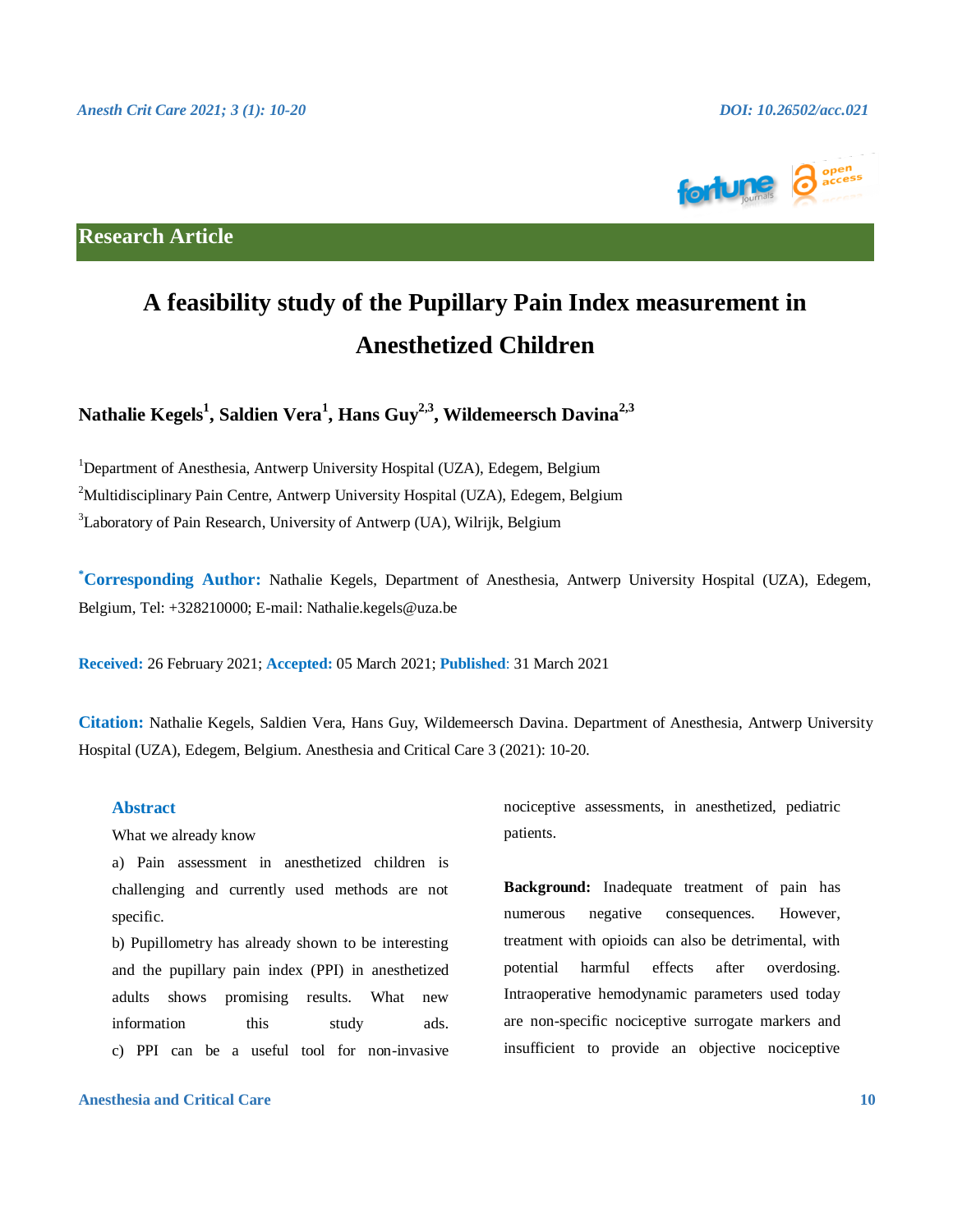assessment. Furthermore, those variables have a wide variety depending on age.

**Aim:** This study aims to evaluate whether pupillary pain index (PPI), via pupillary dilation reflex (PDR), can be used as a feasible nociceptive monitoring tool in the pediatric surgical population. Furthermore, pupil characteristics in two age classes  $(A = 28$  days to 23 months,  $B = 24$  months to 11 years) are identified.

**Methods:** Twenty pediatric patients scheduled for elective surgery under general anesthesia at the Antwerp University Hospital (UZA, Edegem, Belgium) were included. PDR was determined by an automatic stimulation pattern whereby intensity was increased (1s stimulation, 10-60mA, steps of 10mA). Pupil measurements were executed at two standardized times during a steady state sevoflurane T0 and T1, respectively without and with opioids. Vital signs were registered during measurement.

**Results:** PPI score decreased after opioid administration (group A:  $2 \text{ vs } 1$ , P<0.05; group B:  $2$ vs  $1$  P $\leq$ 0.05). Vital signs did not change significantly during noxious stimulation. In both groups the PDR amplitude and pupil variation decreased when opioids were administered (amplitude A: 0.24mm vs 0.06mm, B: 0.24mm vs 0.07mm; variation A: 12.1% vs 2.9%; B: 10.3% vs 2.5%, respectively). At T1, miosis was only observed in group B (group A: 1.87mm vs 1.84mm, P=0.7; group B: 2.27mm vs 2.51mm, P<0.05).

#### **Anesthesia and Critical Care 11**

**Conclusions:** These preliminary results clearly confirm earlier novel research. The PPI via PDR evaluation provides a fast and easy approach to assist in the evaluation of the nociceptive- anti-nociceptive balance in anesthetized children. The pupil differs in size depending on age and opioid dosage. Further research is essential to evaluate opioid dosing effects on PDR.

**Keywords:** Pupillary pain index; Pupillometry; Children; Nociception; Opioids; Perioperative

#### **Background**

Pain is a complex concept, as it combines multiple features of psychology, while it also encompasses behavioral aspects and physiology. Nociception is the sensory nervous system's process of encoding noxious stimuli. Monitoring nociception remains a challenge in patients. Non-specific parameters such as elevated heart rate (HR), systolic blood pressure (SBP) or movement, used as surrogate nociceptive indicators, have already shown to be inaccurate to assess this nociceptive- anti-nociceptive balance [1- 4].

Opioids are mainly used for perioperative analgesia despite our knowledge of its consequences, such as more opioid dependency, constipation, urine retention and respiratory depression, even in children [5]. This re-enforces the need for adequate pain management and prevention of excess use of opioids,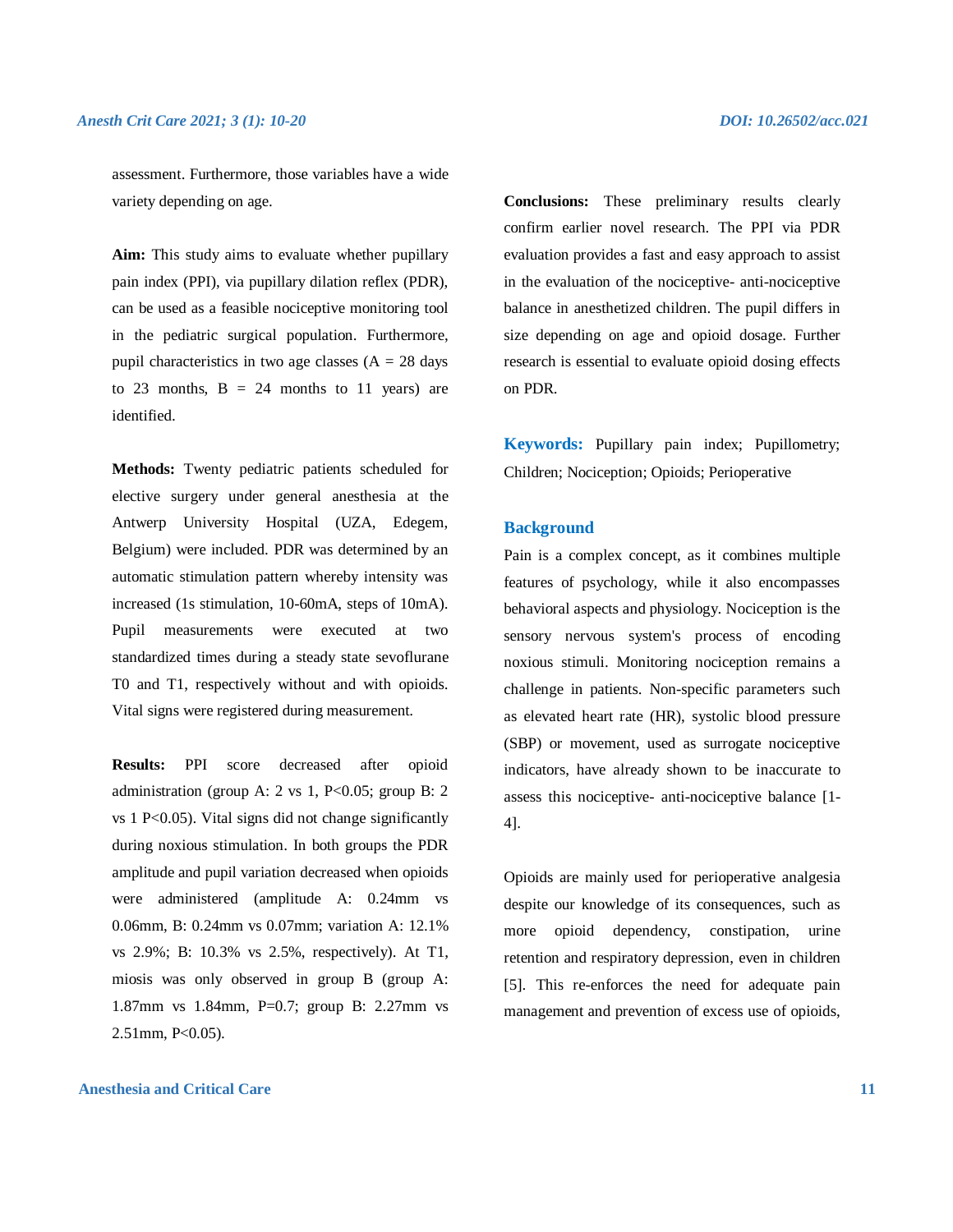avoiding under-or overdosage contributing to discomfort.

Moreover, nociceptive neural activation augments a stress response. Minimizing this response has obvious beneficial effects on outcome, namely decreased morbidity and mortality in surgical patients [6]. In addition, excessive nociceptive activity could initiate chronic (postoperative) pain [7]. To adequately manage anti-nociceptive therapies, optimal monitoring tools should ideally be available. Therefore, there is a need for more objective nociceptive evaluation in order to accommodate patient-specific analgesia by using adequate titration of opioids.

Pupil size is determined by the opposing action of smooth muscles in the iris innervated by the sympathetic and parasympathetic divisions of the autonomic nervous system [8]. During general anesthesia, sedative drugs are depressing the sympathetic activity whereby the parasympathetic system gains influence through the Edinger-Westphal (EW) nucleus, resulting in miosis. In awake subjects, pupillary reflex dilation (PRD) occurs after sympathetic pathway stimulation with a dilatation response. In anaesthetized subjects, a nociceptive stimulus will inhibit the EW nucleus leading to a passive sphincter relaxation, thus PRD [9]. Opioids block the inhibitory influence on the EW nucleus whereby miosis is induced. Further, they depress PRD in a dose-dependent fashion [9].

Pupillometers are widely available to allow accurate quantification of the pupil diameters [9,10]. PRD is a physiological response to noxious stimuli. We can

# **Anesthesia and Critical Care 12**

describe PRD as (1) the maximal increase in the pupil diameter after noxious stimulation, the amplitude (PRDA) or as (2) a percentage of initial pupil diameters, the variation (PRDV). Studies in both children and adults have shown that it is a particularly sensitive noxious stimulation measurement, which is moreover well correlated with opioid concentrations [1-3,11]. However, without a standard pupillary measurement technique, there can be no meaningful comparison of PRD for nociception. Hence, the pupillary pain index (PPI) was created. PRD measurements derived from titrated noxious stimulation will allow to determine a score from 1 (high electrical stimulus, no PRD) to 9 (low electrical stimulus, high PRD). In adults, PPI have been shown to be a reliable indicator [12,13]. To date, no data regarding the accurateness of PPI in the pediatric population is available. Therefore, this study investigates pupil reactivity, after standardized noxious stimulation in anesthetized children before and after opioid administration.

The primary objective of the study was to determine the electrical intensity of the PPI protocol necessary to have a pupil dilation of >13% with and without opioids, as defined by the in-built stimulation protocol. In other words, to determine the PPI score with and without opioids in different age classes.

Secondary objectives were to differentiate the obtained information from commonly used variables for nociception: HR, SBP and movement of a limb (e.g. withdrawal or extension of arm). An additional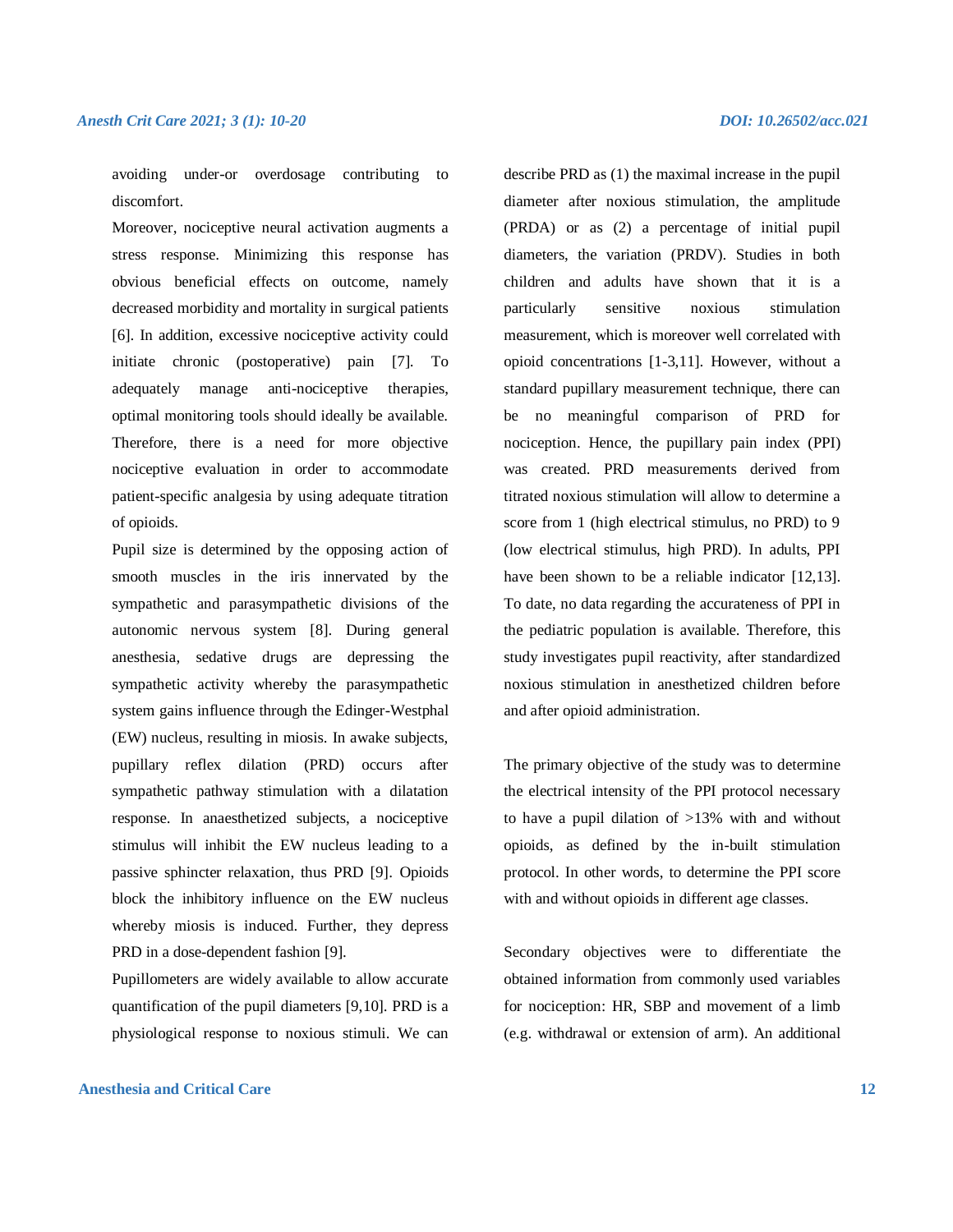secondary objective was to identify age-specific pupil characteristics.

# **Methods**

This prospective, observational, and open study was approved by the local ethics committee of the Antwerp University Hospital, Belgium (study identifier: 17/46/519) and registered at Clinicaltrials.gov (NCT03449732). After obtaining informed written consent of parents and children, 20 subjects of two age classes (A= 28 days-23 months,  $B = 24$  months-11 years) were included, with physical status I-II of the American Society of Anesthesiologists (ASA). All patients were scheduled for elective surgery with general anesthesia.

Exclusion criteria were; history of eye disease or current eye disease, current treatment with drug interacting with the autonomic or central nervous system, expected difficult airway and preoperative opioid use.

#### **Anesthesia Protocol**

Patients received no premedication. Standard monitoring was used throughout the pupil measurements, including heart rate (HR), pulse oximetry, electrocardiogram (ECG) monitoring, noninvasive blood pressure (NIBP) and gas analysis (sevoflurane,  $CO<sub>2</sub>$  and  $O<sub>2</sub>$ ). Anesthetic induction was performed either intravenously (propofol) or by inhalation (8% sevoflurane in 100% oxygen), as chosen by the attending anesthesiologist. If not yet

# **Anesthesia and Critical Care 13**

present, an IV line was placed before tracheal intubation.

After tracheal intubation, mechanical ventilation was initiated and adapted to maintain end-tidal (ET) carbon dioxide  $(CO<sub>2</sub>)$  between 35 and 40 mmHg. A steady-state end-tidal concentration of sevoflurane minimum alveolar concentration (MAC) of 1.5 was obtained during pupil measurements.

#### **Pupillometric measurements**

Pupil measurements were assessed through Algiscan (IDMed, Marseille, France), a non-invasive portable infrared pupillometer. The upper eyelid was opened and the rubber cup of the infrared camera was placed on the orbit, so it surrounded the eye, excluding the contralateral light reflex. The same eye was used for every measurement, the contralateral eye remained closed. Two electrodes with low impedance were placed on the skin area innervated by the median nerve. This pupillometer has an inbuilt standardized algorithm of automated increase in stimulus intensity, with the end of the stimulation being determined by a threshold of pupillary dilation. The protocol was created to provide a uniform nociceptive stimulus, the pupillary pain index (PPI). It consists of measuring the changes in pupillary dilation in response to an automatic increase of noxious stimulus, which is the intensity of electrical stimulation through the electrodes. The protocol starts at 10mA and raises to 60mA by incremental steps of 10mA. If a pupillary dilation of >13% compared to baseline pupil size is met, electrical stimulation automatically stops,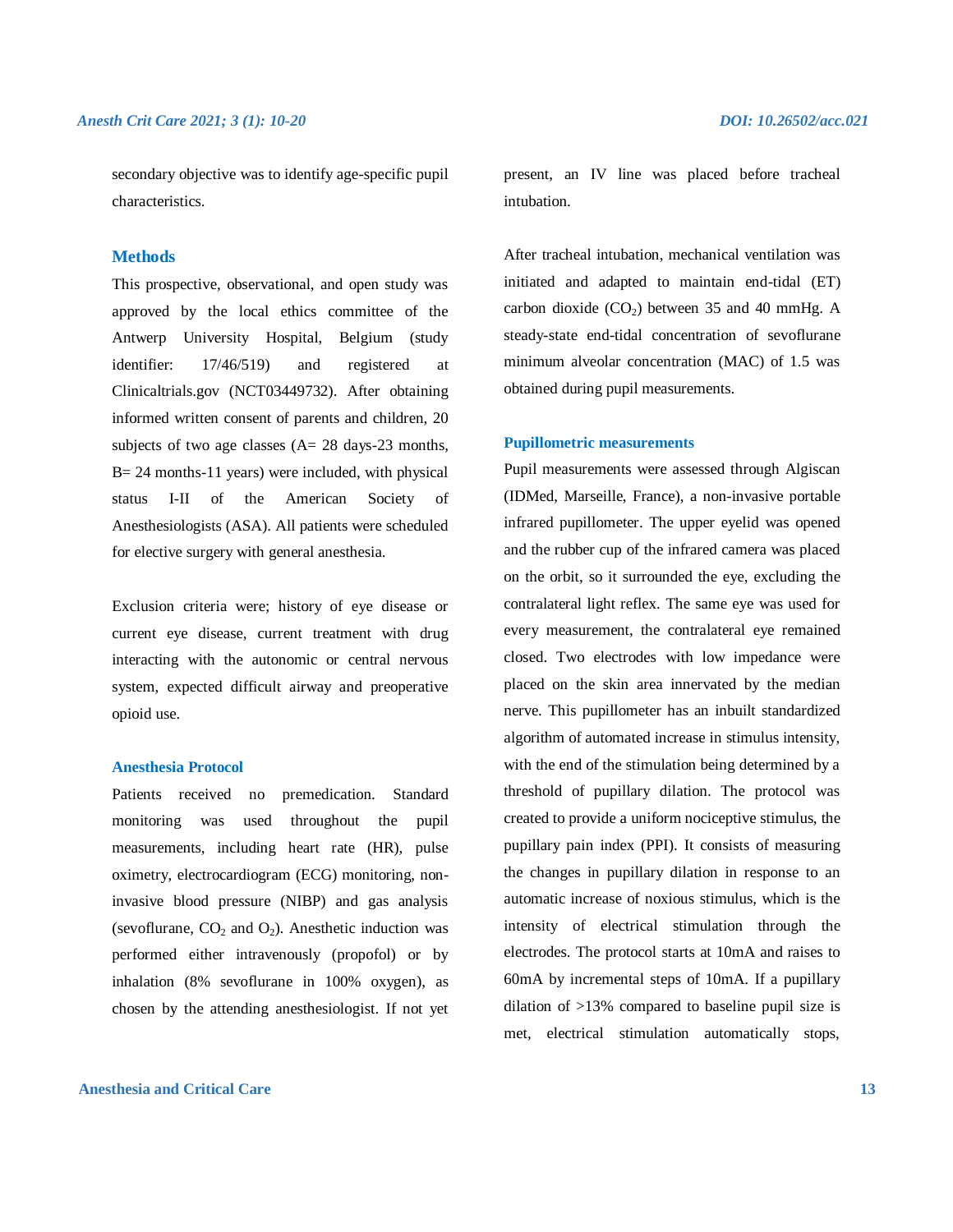reducing unnecessary noxious stimulation. A PPI score is generated based on the maximum intensity value to provoke a pupil dilation of >13% and pupil reflex amplitude. The score ranges from 1, PRD <5% for 60mA stimulation, to 9, PRD of >13% for 10mA stimulation. In addition, the baseline (minimum) and maximum amplitude were recorded. Total duration of PRD using PPI is maximum 30 seconds including eye opening and placement of the pupillometer. Stimulation of a complete PPI protocol lasts maximum 8 seconds, followed by an standard poststimulation observation period of 15 seconds and eyelid closing.

Data analysis including HR, systolic blood pressure (SBP), patient movements and pupil measurements was performed in two different ways. First, at baseline steady-state without opioids (T0), one before and one after PPI measurement. Second, one after injection of fentanyl 2µg/kg (T1), also one measurement before and after PPI. Measurement was at least 3 minutes after the opioid injection to obtain a pharmacological effect. A study design flowchart is presented in figure 1.



**Figure 1:** Flowchart of the study design. Twenty children, planned for elective surgery, were included. During measurement, a steady-state sevoflurane MAC of 1.5 was achieved and vital signs were monitored. Pupil measurements were taken at two standardized times, without (T0) and with opioids (T1). PRD, pupillary reflex dilation.

#### **Statistical analysis**

In this pilot study, no previously published data were available to make assumptions for the sample size calculation. Pupil characteristics, HR and SBP variables are given as mean  $\pm$  standard deviation (SD). Non-parametric analyzation methods were used for pupil size variation. Mean stimulation, pupil

**Anesthesia and Critical Care 14**

diameter, HR, SBP and movement pre- and poststimulus were compared using the unpaired Wilcoxon signed rank test. Statistical analyses were performed with SPSS Statistics software, version 26.0 for Windows (IBM Corp., Armonk, NY, USA). P-values less than 0.05 were considered as statistically significant.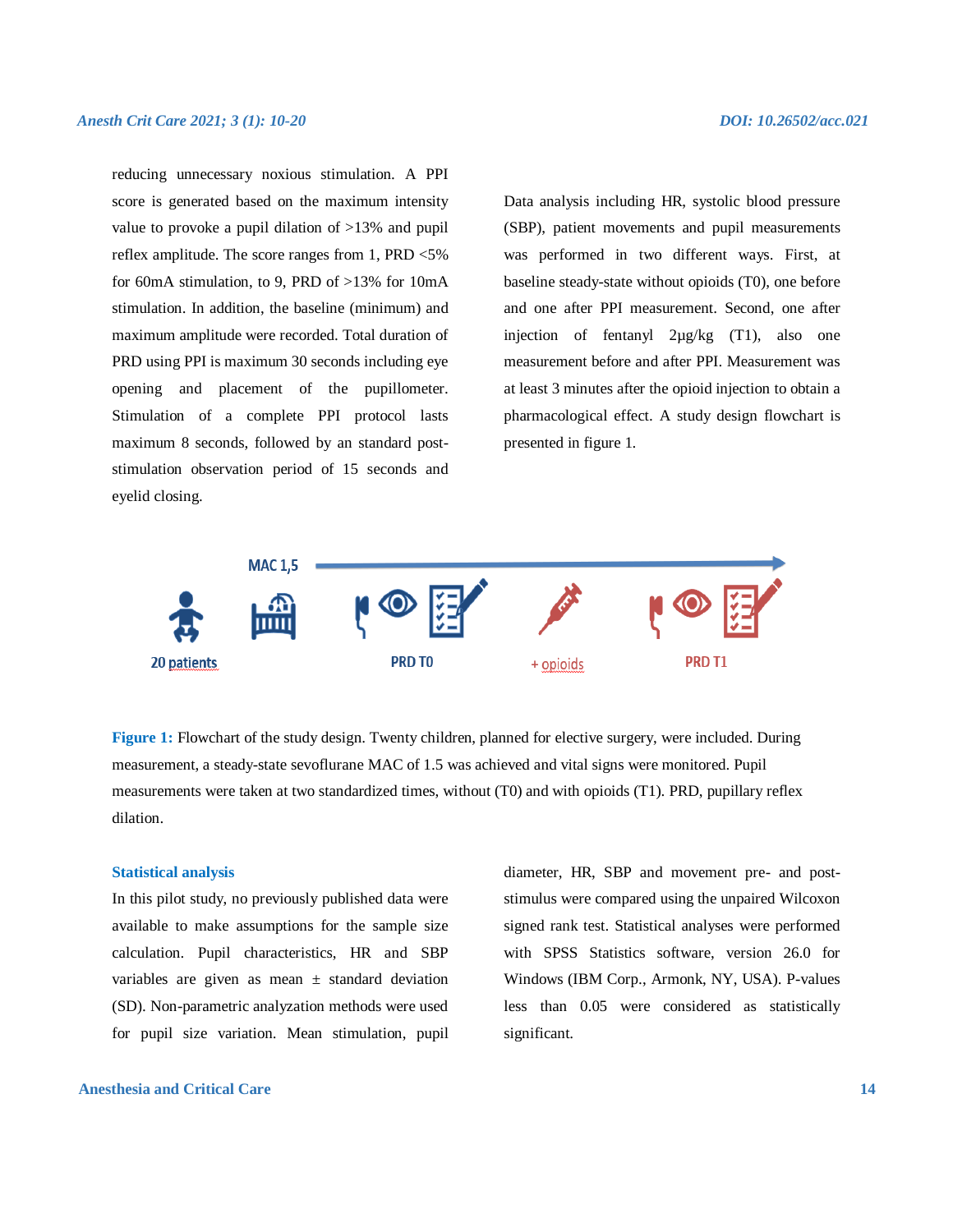# **Results**

Data were collected in 20 children, 10 from each age class. Table 1 shows the demographics of the participants, including the anesthetic induction method and the use of muscle relaxants. Most subjects were male since the study took place predominantly in urological procedures.

|                 | Group A $(n=10)$ | Group $B(n=10)$ |
|-----------------|------------------|-----------------|
| Male / Female   | $09-Jan$         | $09-Jan$        |
| Age (months)    | $15 \pm 3$       | $(57 \pm 34)$   |
| Age (years)     | $(1 \pm 0)$      | $4 \pm 3$       |
| Length (cm)     | $78 \pm 5$       | $100 \pm 19$    |
| Weight (kg)     | $11 \pm 2$       | $20 \pm 10$     |
| BMI $(kg/m2)$   | $17 \pm 1$       | $17 \pm 3$      |
| <b>ASA</b>      |                  |                 |
|                 |                  | 6               |
| $\mathfrak{D}$  | 3                | 4               |
| Induction       |                  |                 |
| sevoflurane     | 9                | 7               |
| intravenous     |                  | 3               |
| Muscle relaxant | 9                | 9               |
|                 |                  |                 |

**Table 1:** Demographics of the participants

After the administration of opioids, there was a significant decrease in PPI scores and reduction of the pupil dilation amplitude (PRDA) and variation (PRDV).

In group A no difference in pupil baseline diameter was found ( $p=0.731$ ), whereas in group B there was a difference in baseline diameter of the pupil before and after fentanyl use  $(p = 0.026)$ .

The electrical intensity necessary to dilate the pupil >13% was maximum (60mA) in group A for all participants. In group B less electrical stimulation was needed in one patient to obtain a dilation of >13%. A summary of these findings is displayed in table 2.

Data are presented as mean  $\pm$  SD. T0 describes time at baseline without opioids, whereas T1 describes time after injection of fentanyl. Data are presented as mean  $\pm$  SD. There were no significant differences in HR or SBP before and after pupil measurements, with or without opioid. Hemodynamic variables are shown in table 3. None of the patients moved, curare were administered in 90% (n=18) of the cases.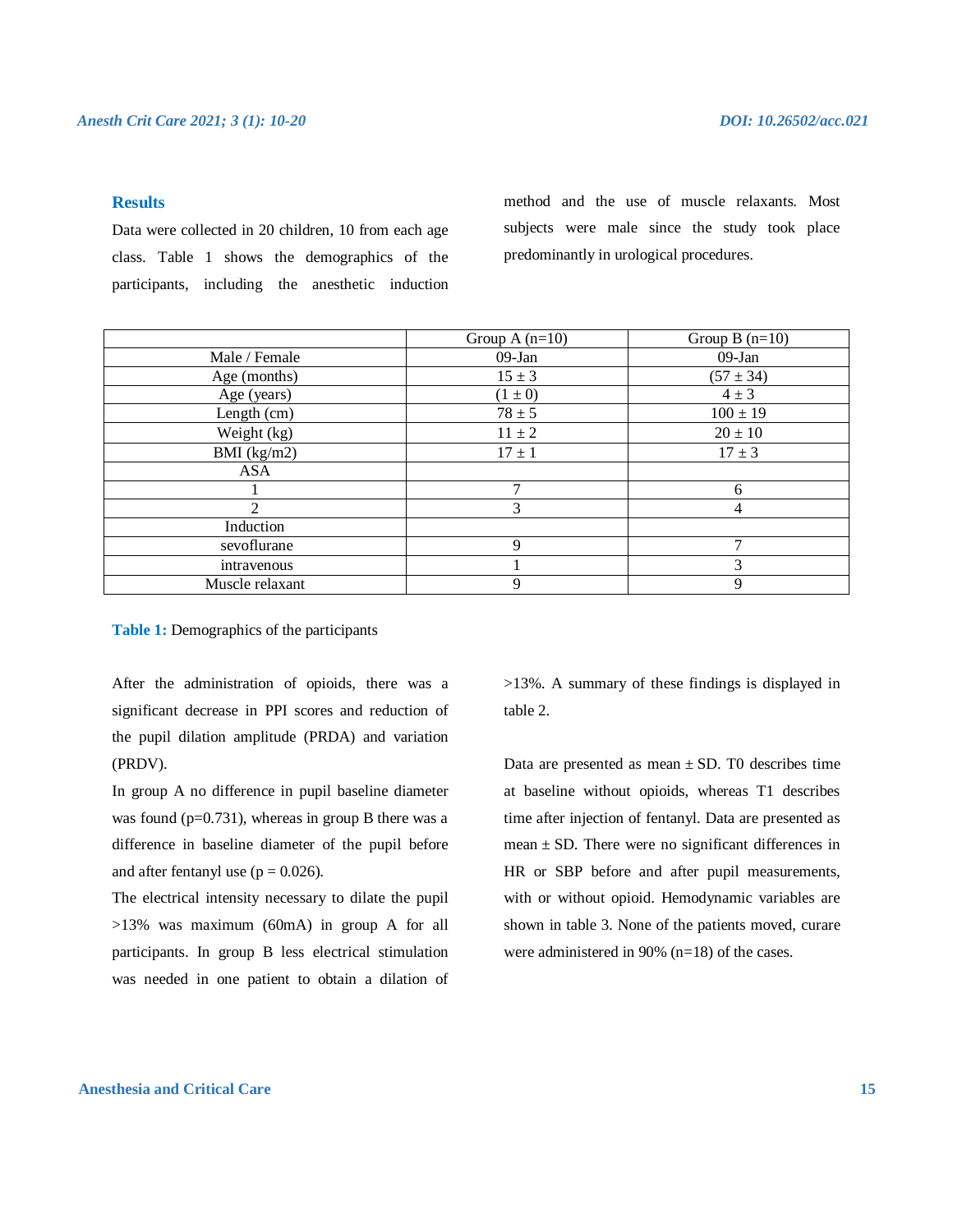| Group A                    | T0              | T <sub>1</sub>  | P NPAR |
|----------------------------|-----------------|-----------------|--------|
| Baseline (mm)              | $1.87 \pm 2.50$ | $1.84 \pm 0.32$ | 0.731  |
| Stimulation intensity (mA) | $60 \pm 0$      | $60 \pm 0$      |        |
| PDRA (mm)                  | $0.24 \pm 0.14$ | $0.06 \pm 0.04$ | 0.007  |
| Variation (%)              | $12.1 \pm 6.62$ | $2.9 \pm 2.42$  | 0.007  |
| <b>PPI</b>                 | $2.3 \pm 1.05$  | $1.1 \pm 0.32$  | 0.01   |
| Group B                    | T0              | T1              | P NPAR |
| Baseline (mm)              | $2.27 \pm 0.46$ | $2.51 \pm 0.68$ | 0.026  |
| Stimulation intensity (mA) | $58 \pm 6.32$   | $60 \pm 0$      | 0.317  |
| PDRA (mm)                  | $0.24 \pm 0.11$ | $0.07 \pm 0.06$ | 0.005  |
| Variation (%)              | $10.3 \pm 5.19$ | $2.50 \pm 2.17$ | 0.005  |
| <b>PPI</b>                 | $2.4 \pm 1.65$  | $1.1 \pm 0.32$  | 0.007  |

**Table 2:** Changes in pupil characteristics before and after fentanyl administration for both groups.

| Group A           | Pre                | <b>Post</b>        | ${\bf P}$ | P wilcoxon |
|-------------------|--------------------|--------------------|-----------|------------|
| HRT <sub>0</sub>  | $142.8 \pm 12.59$  | $146.80 \pm 14.91$ | 0.231     | 0.074      |
| HRT <sub>1</sub>  | $141.70 \pm 16.23$ | $141.70 \pm 15.23$ | 0.231     | 0.863      |
| SBPT <sub>0</sub> | $84.4 \pm 4.20$    | $83.20 \pm 4.96$   | 0.316     | 0.396      |
| SBPT <sub>1</sub> | $80.5 \pm 10.10$   | $78.70 \pm 8.22$   | 0.254     | 0.095      |
| <b>Group B</b>    | Pre                | Post               | P         | P wilcoxon |
| HRT <sub>0</sub>  | $114.60 \pm 17.73$ | $116.2 \pm 16.36$  | 0.283     | 0.258      |
| HRT <sub>1</sub>  | $111.80 \pm 16.01$ | $112.8 \pm 15.88$  | 0.231     | 0.473      |
| SBPT <sub>0</sub> | $85.10 \pm 8.63$   | $80.4 \pm 7.56$    | 0.283     | 0.03       |
| SBPT <sub>1</sub> | $77.00 \pm 6.99$   | $78.40 \pm 7.41$   | 0.333     | 0.257      |

**Table 3:** Vital signs before and after fentanyl administration for both groups. HRT0 (heart rate at T0), HRT1 (heart rate at T1), SBPT0 (systolic blood pressure at T0), SBPT1 (systolic blood pressure at T1). Pre and post describe the vital signs at, before, and after stimulation.

Data are presented as mean ± SD.

#### **Discussion**

Our study demonstrates that opioids have a markable influence on the PRD and PPI scores in anesthetized children, with a significant result in both age classes. This suggests that PPI may be useful as an objective parameter of nociception.

In our study, miosis after opioid administration only occurred in children older than 2 years. One explanation is that the dose of fentanyl is too little to elicit miosis in children younger than 2. As demonstrated in a study of Barvais et al., basal pupil size in adults decreased from a target effect

# **Anesthesia and Critical Care 16**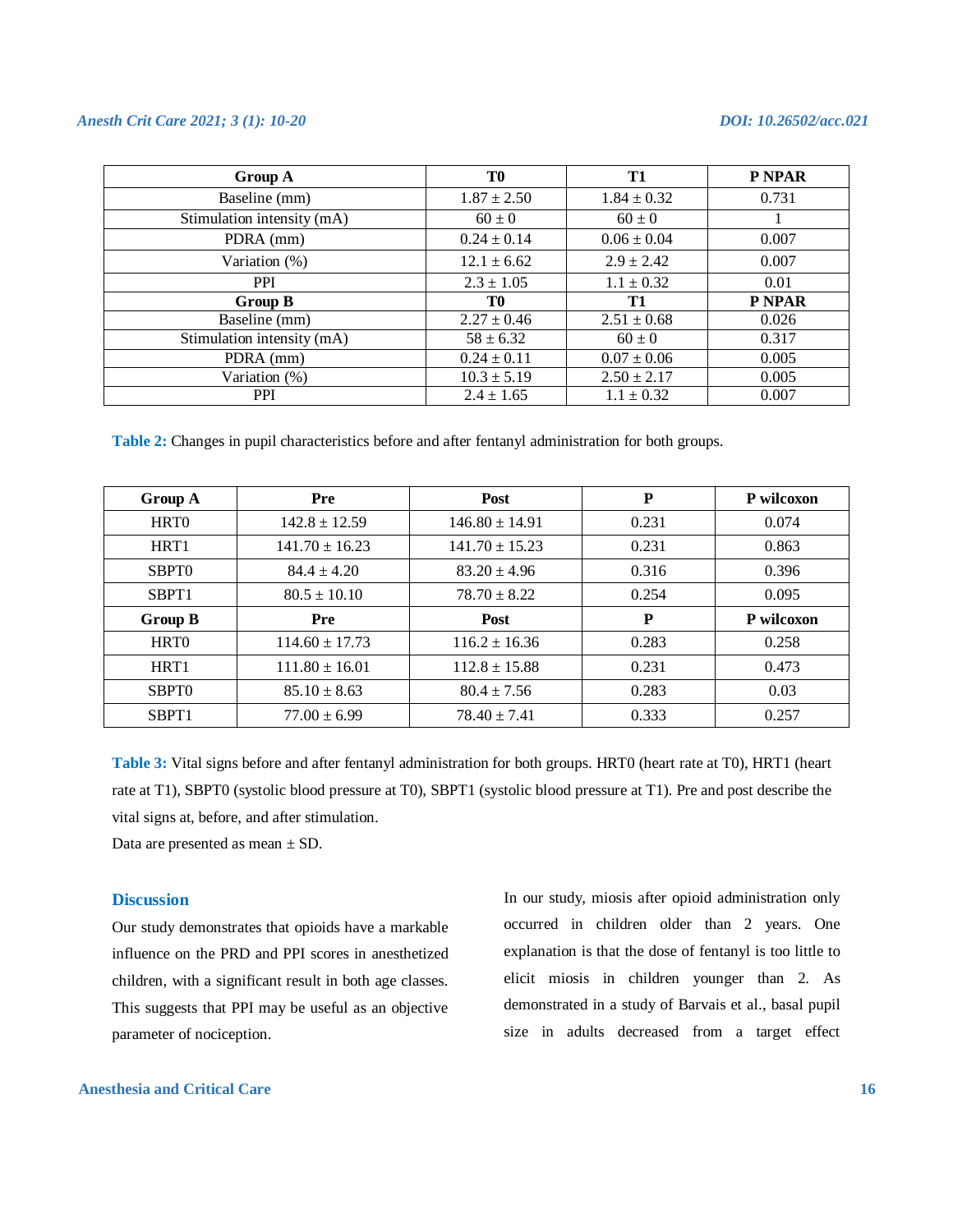compartment concentration of remifentanil upward of 2 ng/ml, (but not at a concentration of 1 ng/ml) [3]. On the contrary, Larson et al. describes a stable resting pupil size in adults at isoflurane end-tidal concentrations of 0.8%. Even at incrementing doses of alfentanil, they did not observe increasing miosis [2]. A recent study of Sabourdin et al. also found these unexpected results [14].

Another explanation could be that at this depth of anesthesia, high concentrations of sevoflurane blunts the sympathetic tone of the pupil so that the maximum miotic state of the pupil is already met before administrating opioids in children younger than 2 years.

In our work, almost everyone could be maximally electrically stimulated with a stimulation of 60mA before developing a pupil dilatation of >13%. This is in line with earlier research of Bourgeois et al. They observed a markedly higher MACpup of sevoflurane (MAC to inhibit the PRD in 50% of the subjects in response to skin incision) in prepubertal children (2- 12 years). PRD remained because a MAC of 1.5 is still lower than the MAC of 1.9 necessary to abolish PDR in MACpup [4].

Emery et al. investigated the use of PRD in children aged 10 months to 5 years during combined general/caudal epidural anesthesia. They observed a significantly greater maximum pupillary dilation in response to tetanic stimulation in children over 2 years of age  $(1.3 \pm 0.8 \text{ mm SD})$  compared with children less than two years of age  $(0.6 \pm 0.3 \text{ mm})$ SD) [15]. In our study we could not confirm these findings, given the fact that we did not observe a

# **Anesthesia and Critical Care 17**

significant difference of PRDA or PRDV between both age classes. They related these data to an incomplete optic nerve myelination and maturation of the cells of the lateral geniculate body until approximately the age of 2 years. [15] In our data, we did detect a difference in basal diameters between children younger or older than 2 years old, independent of opioid use. Indeed, this can be linked to the maturation of distinct neural pathways. Our findings of the basal diameter in children  $>2$  years old can be well correlated to those in other studies. [1,2,14]

Our findings are consistent with earlier research which shows that commonly used variables for analgesia as HR, SBP and movement are less sensitive than PRD. As confirmed in adults [3,16], as well as in children. [1,17] These surrogates depend on many more factors than analgesia alone, such as volume status, age and depth of anesthesia. Further, it is interesting that PPI can be used without eliciting hemodynamic changes or inappropriate high noxious stimulation.

By using PPI, we can measure the reactivity of the autonomous system to noxious stimuli on a scale from 1 to 9. Recently, Sabourdin et al. concluded that PPI indeed reflects the level of analgesia in children older than 2 years [14]. Other research of Vinclair et al. has demonstrated that the PPI score could accurately predict the nociceptive response in sedated critically ill adults [12]. Additionally, it is proven that the PPI score is reduced after remifentanil administration [13]. Our results of reduced PPI scores after fentanyl are in line with these earlier findings. A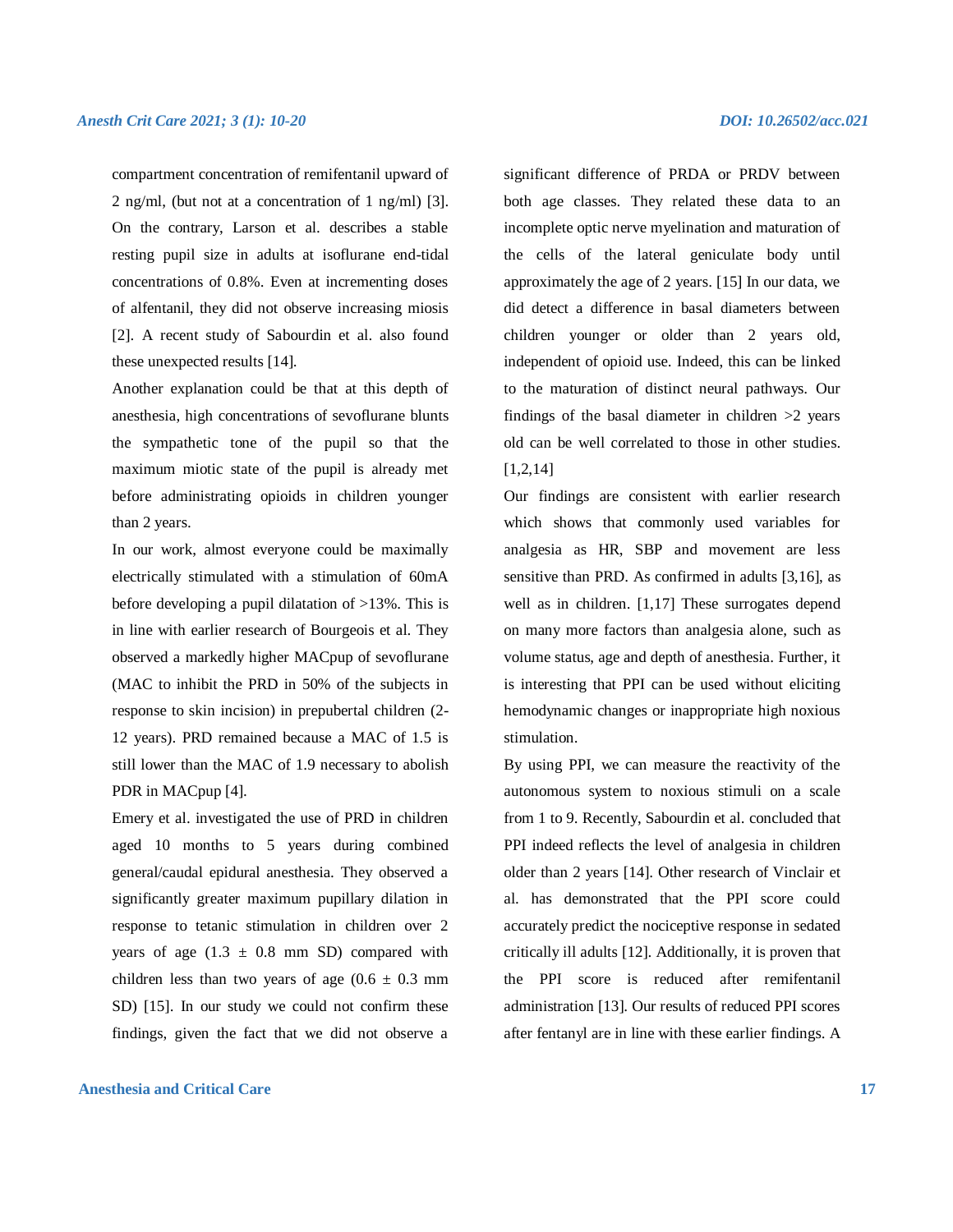preliminary study even showed a correlation between the PPI score and an observational pain scale [18]. Indeed, pupil measurements have been shown to correlate with pain intensity [17] Further investigations are necessary to examine the clinical implications of our findings.

Undeniably, pupillometry does have certain shortcomings. It only provides discontinuous information in contrast to other systems. Additionally, no information is provided regarding the patient's ascending and descending pain pathways. This pilot study has several limitations. First, unequal gender distribution is present in the study population. This can be explained by the fact that most of the included children were scheduled to undergo a urological surgical procedure. Second, different induction methods were used.

However, theoretically, propofol would have little effect at time of measurement considering the halflife of propofol. Further, no significant difference of basal pupil size was found regarding the induction method and earlier studies have been used successfully in patients receiving sevoflurane and propofol [16]. The third limitation is the lack of accurate measurement of depth of hypnosis because MAC brain does not equal MAC lungs. However, we waited until a steady state was reached. Fourth, opioid administration with estimated effect site concentrations would define analgesic plasma concentrations in a better way. Finally, there is little specificity of PPI to different noxious stimulations or clinical situations.

#### **Conclusion**

In conclusion, this pilot study shows a significant reduction in PPI scores following fentanyl administration in anesthetized children. It suggests that this technique may have a value for objective nociceptive assessment in the pediatric surgical population. More clinical research is necessary to confirm this hypothesis and to assess the clinical implications.

# **Declarations**

#### **Ethics approval and consent to participate**

This study was approved by the ethics committee of the Antwerp University Hospital, Belgium (study identifier: 17/46/519) and registered at Clinicaltrials.gov (NCT03449732). We obtained an informed consent of all participants before inclusion.

#### **Consent for publication**

Not applicable.

#### **Competing interests**

The authors declare that they have no competing interests related to the present study.

#### **Funding**

No additional funding was received.

#### **Authors' contribution**

NK collected, analyzed and interpreted data, and was a major contributor in writing the manuscript. DW designed the study, contributed to the literature research and was a contributor in writing the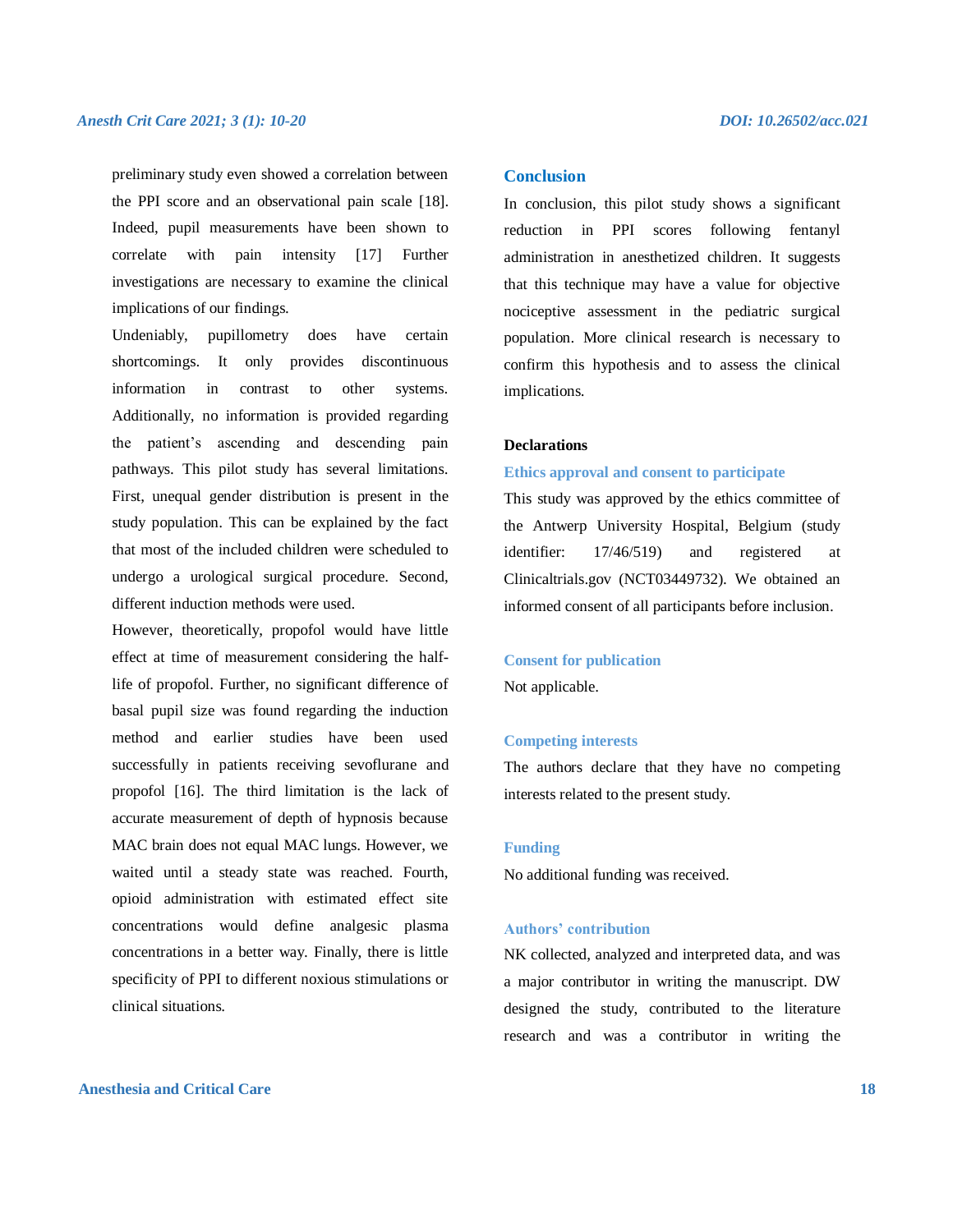manuscript. VS contributed to study design, data analysis and manuscript preparation. GH revised critically the manuscript for important intellectual content.

All authors read and approved the final manuscript.

#### **Acknowledgments**

The authors wish to thank the anesthesiologists, surgeons and the nursing staff of the operating theatre of the Antwerp University Hospital (UZA) for their support of this study.

#### **Availability of data and materials**

The dataset analyzed in the current study are available from the corresponding author on reasonable request.

# **References**

1. Constant I. Reflex pupillary dilatation in response to skin incision and alfentanil in children anaesthetized with sevoflurane: A more sensitive measure of noxious stimulation than the commonly used variables. British Journal of Anaesthesia 2006 (96): 614-619.

2. Larson MD, Kurz A, Sessler DI, et al. Alfentanil blocks reflex pupillary dilation in response to noxious stimulation but does not diminish the light reflex. Anesthesiology. 87 (1997): 849‐855.

3. Barvais L, Engelman E, Eba JM, et al. Effect site concentrations of remifentanil and pupil response to noxious stimulation. Br J Anaesth. 91 (2003): 347‐352.

4. Bourgeois E. Minimal alveolar concentration of sevoflurane inhibiting the reflex pupillary dilatation after noxious stimulation in children and young adults. British Journal of Anaesthesia. 108 (2012): 648-654.

5. Study suggests increase in adverse effects due to use of opioids in hospitalized children. Chicago. Accessed December (2017).

6. Wilmore DW. From Cuthbertson to fasttrack surgery: 70 years of progress in reducing stress in surgical patients. Ann Surg 236 (2002): 643-648.

7. Neil MJ, Macrae WA. Post-surgical pain: The transition from acute to chronic pain. Rev Pain. 3 (2009): 6-9.

8. Loewenfeld IE. The Pupil, Anatomy, Physiology, and Clinical Applications. Wayne State University Press, Detroit (1993): 683-826.

9. Larson MD, Behrends M. Portable infrared pupillometry: A review. Anesth Analg. 120 (2015): 1242‐1253.

10. Aissou M. Objective assessment of the immediate postoperative analgesia using pupillary reflex measurement: A prospective and observational study. Anesthesiology 116 (2012): 1006-1012.

11. Boev AN, Fountas KN, Karampelas I, et al. Quantitative pupillometry: normative data in healthy pediatric volunteers. J Neurosurg. 103 (2005): 496- 500.

12. Vinclair M, Schilte C, Roudaud F, et al. Using pupillary pain index to assess nociception in sedated critically ill patients. Anesthesia & Analgesia. 129 (2019): 1540-1546.

# **Anesthesia and Critical Care 19**